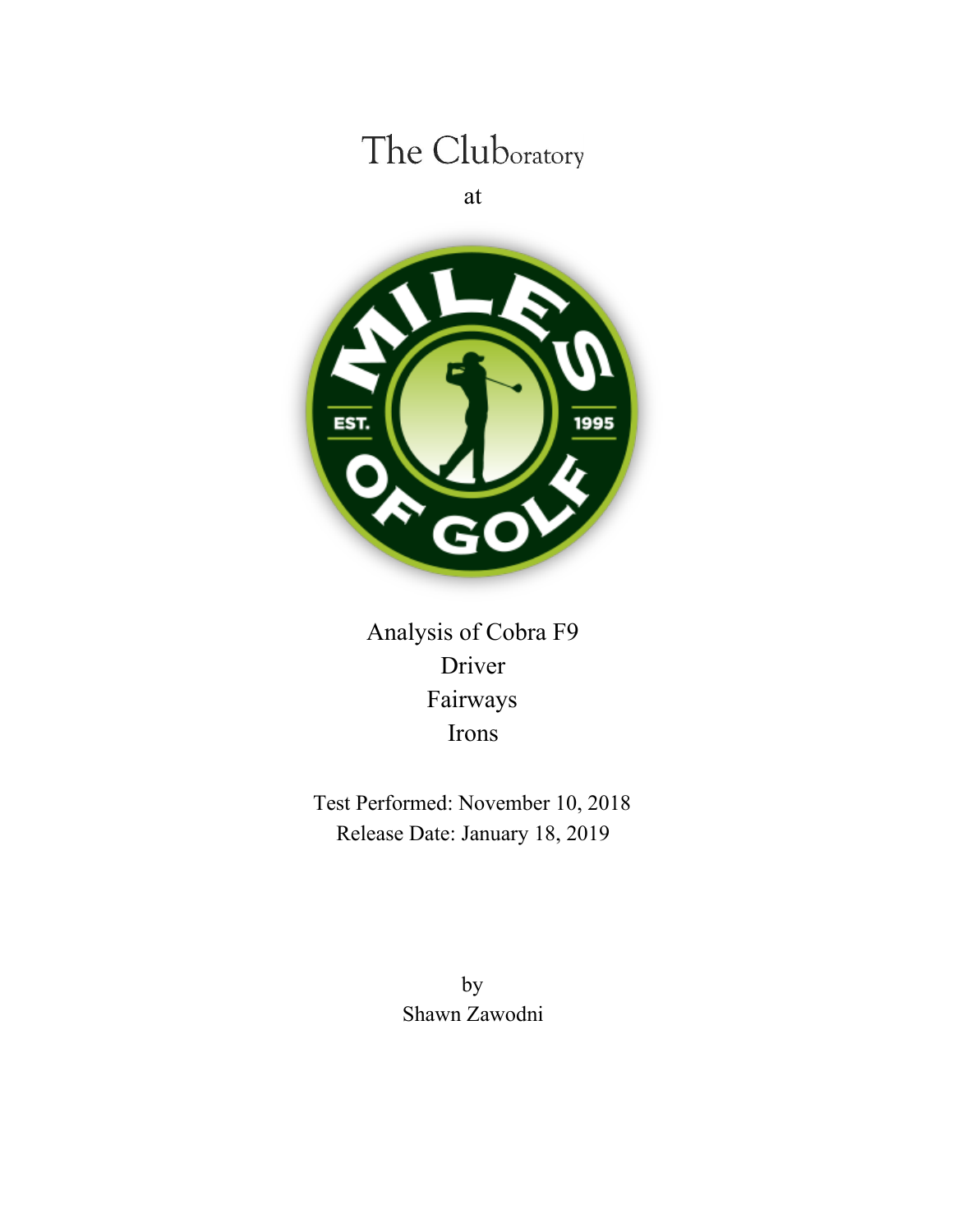## Table of Contents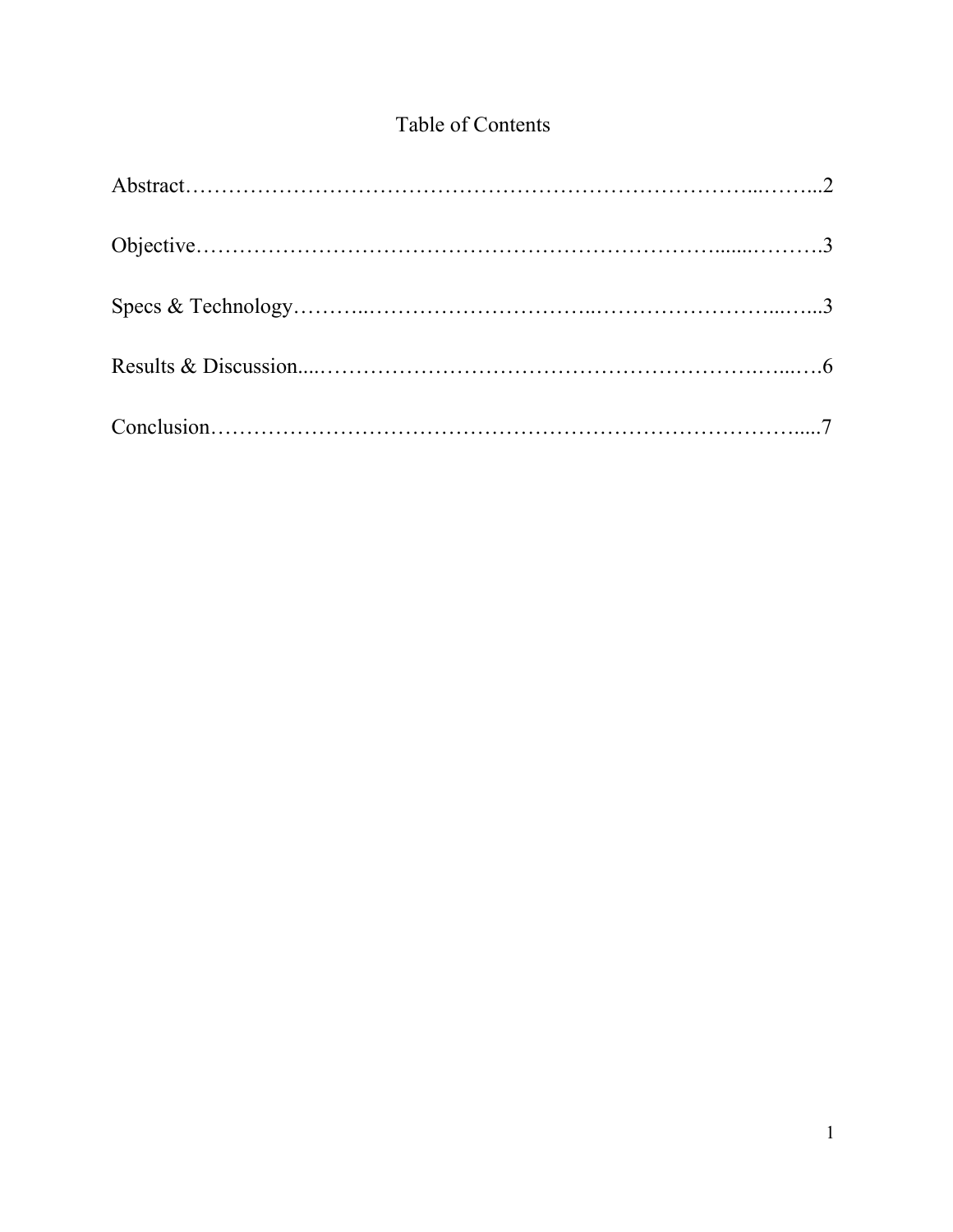#### **Abstract:**

Cobra has been on the leading edge of innovation, and pushing the envelope of what's accepted in the equipment industry for a while now. With Lexi Thompson, Ricky Fowler, and Bryson Dechambeau leading their tour staff, you can tell they're targeting a younger, edgier, more open minded group of golfers. It's no secret that they just have the balls to do things that other companies in the industry aren't willing to do.

The F8 lineup from Cobra which was released for the 2018 season was one of our best testing, best selling lines of equipment this past year. But the F8 lineup of golf clubs is not without its faults. The driver produces some of the fastest ball speeds in the industry, but creates excessive backspin on shots impacted lower on the face. All clubs will launch lower and spin higher when contacted low on the face but the F8 driver produces significantly higher spin numbers relative to the industry. The F8 fairways were a home run, but we were constantly asked from customers why Cobra didn't mill the face of the fairway when they did it to the driver. The F8 irons, like the driver, produced some of the fastest ball speeds in the industry, but lacked some forgiveness relative to competing irons in the genre. Cobra has addressed these issues and fixed them for F9.

F9 is poised to be one of our top testing and selling companies in 2019. By decreasing backspin on low face impact with the driver, players will see increased distance and a reduced dispersion when compared to F8. The CNC face on the fairway woods provides a more precise, faster contact surface for the ball. Cobra kept the baffler technology on everything that's supposed to contact the ground (fairways and hybrids) while integrating the Speedback technology for increased forgiveness and distance. The irons maintain their incredible energy transfer that we saw in the F8 irons, but we saw an increase in forgiveness and a decrease in dispersion making it one of our top irons to beat.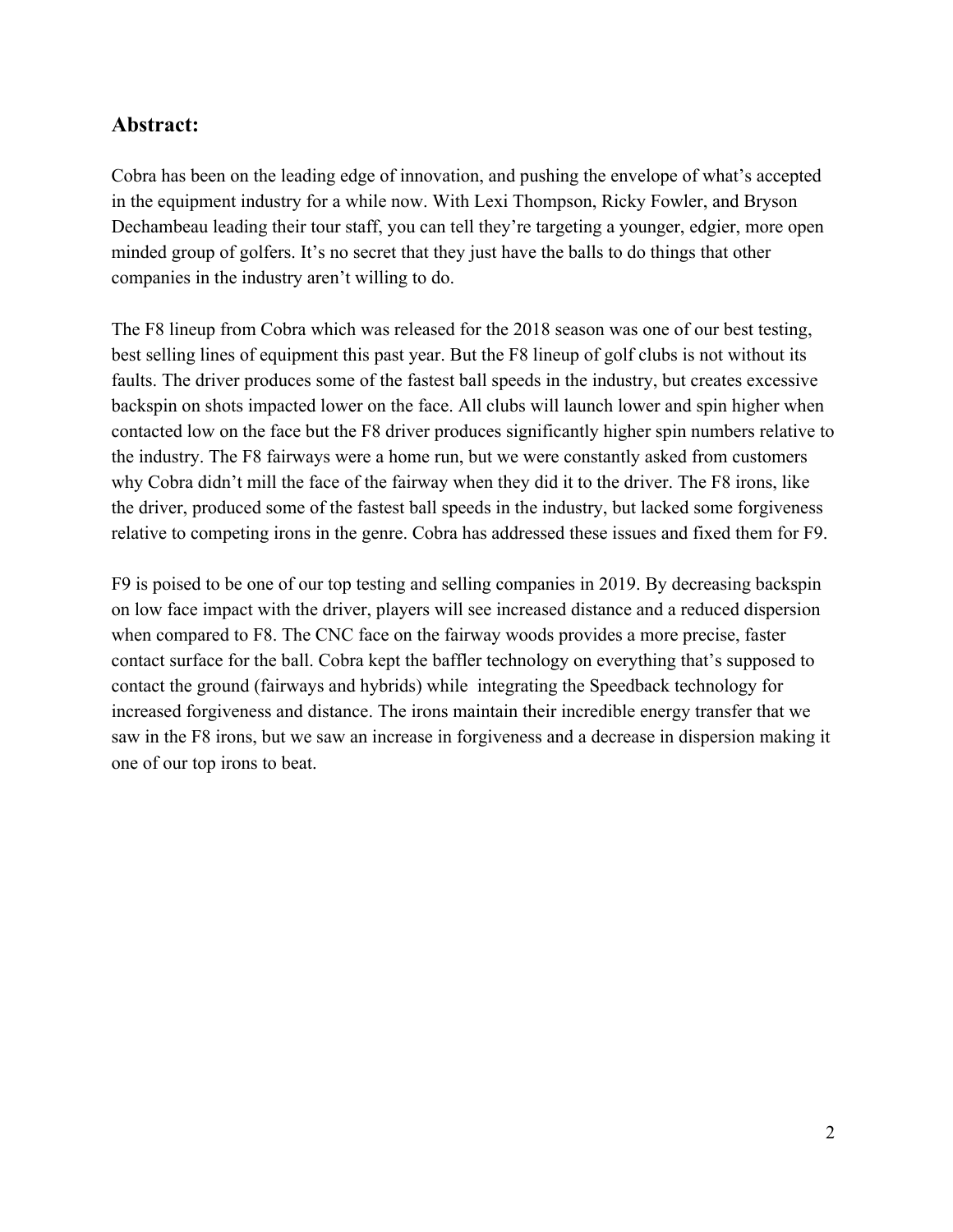### **Objective:**

The Cobra F9 lineup offers many technological advancements such as Speedback, precision CNC milled face, and carbon wrap crown. The objective of this lab is to determine the performance of the new Cobra F9 series of clubs, and to compare the performance to that of the previous generation F8. We are also going to create discussion about performance of F9 relative to the rest of the industry.

### **Specs & Technology:**

Drivers:

- Three lofts are offered:  $9^\circ$ ,  $10.5^\circ$ , and  $12^\circ$ . All lofts come with a loft sleeve that is adjustable up or down 1.5°, and have a weight on the bottom that is adjustable from front to back. The front position creates a more forward center of gravity for a lower spinning, more penetrating ball flight. The back weight position creates a higher MOI (moment of inertia, a measurement of forgiveness), more stable driver head for increased forgiveness on off center hits. All drivers are black with both yellow and white trim available.
- Lie angles (in STD face position):
	- $0 \quad 12^{\circ} = 59.5^{\circ}$
	- $0.5^\circ = 58.5^\circ$
	- $9^\circ = 57.5^\circ$

As the lofts increase, the lie angle of the club becomes more upright. This helps to create a more draw biased club which is usually needed for players that need higher lofts (this is not always the case).

- Stock shafts include
	- UST Helium for a lightweight option for lower to medium speed players
	- Project X HZRDUS Smoke 60g; provides good control for mid to high speed players
	- Fujikura Atmos Tour Spec Blue 6; good all around mid profile shaft
	- Fujikura Atmos Tour Spec Black 7; strong shaft for high speed
- The major technological advancement in the F9 driver comes from a combination of aerodynamic improvements as well and center of gravity optimization that Cobra calls Speedback. Cobra states: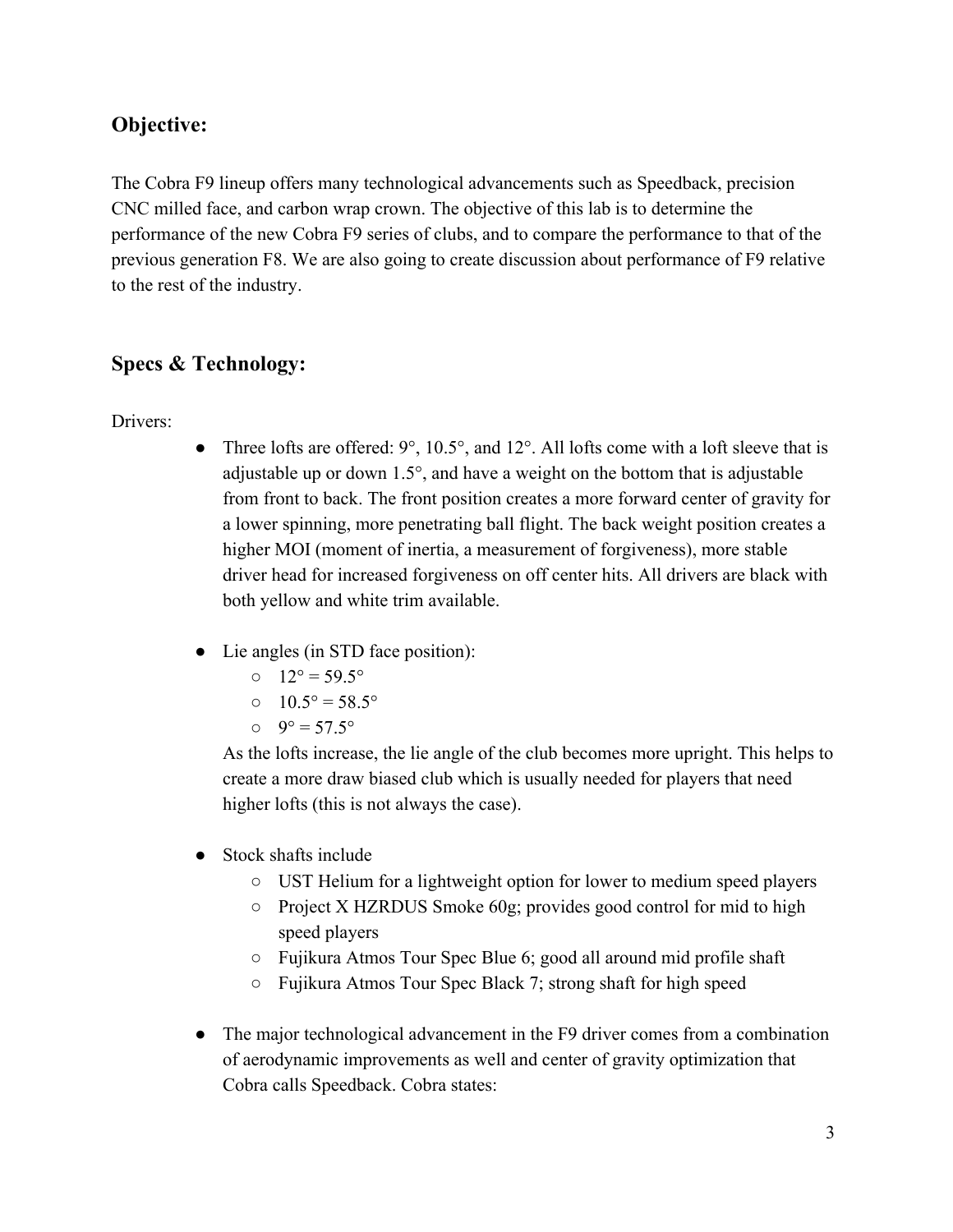*"Speedback technology delivers our most aerodynamic clubhead shape and is the first to combine a raised skirt, raised tail/aft, a raised & rounded crown, and a rounded frontal perimeter that reduce drag for maximum club speed."*

Bottom line, Cobra has increased the aerodynamics of the head which results in faster clubhead speed.

Cobra has taken this technology one step further. Typically the design features needed to make a driver head aerodynamic move mass away from the optimum place to put mass in a driver, which is as low as possible. Cobra took this into account and came up with an ultralight carbon wrap crown. The F8 already had a carbon fiber crown. Cobra took the carbon crown and wrapped it around the edges of the F9 driver head creating an even lower center of gravity. Cobra did everything

#### Fairways:

- Cobra is offering 2 fairway options: the F9 and the F9 Tour. Both include Cobra's new Speedback technology, increasing the aerodynamic efficiency of the driver while lowering the center of gravity of the club. They also share the same 1.5° loft sleeve that the driver has. The other significant piece of technology added to the F9 is the CNC machined face creating a lighter, faster, more consistent face. They also share Baffler technology which are two rails on the bottom of the club which helps improve turf interaction and helps keep the face square no matter what the loft setting is.
- The F9 has a tungsten weight positioned low and far back away from the face creating a very stable, forgiving, high launching fairway wood. The standard head is larger than the tour head for increased stability and forgiveness. There are 3 different loft options available: 3-4 which adjusts from 13° to 16°, 5-6 which adjusts from 17° to 20°, and a 7-8 which adjusts from 21° to 24°.

#### Hybrids:

● I did not include hybrids in this test because I did not have a F9 sample to hit. Per specifications, the hybrids share a lot of the same technological advancements as the fairways when compared to the F8.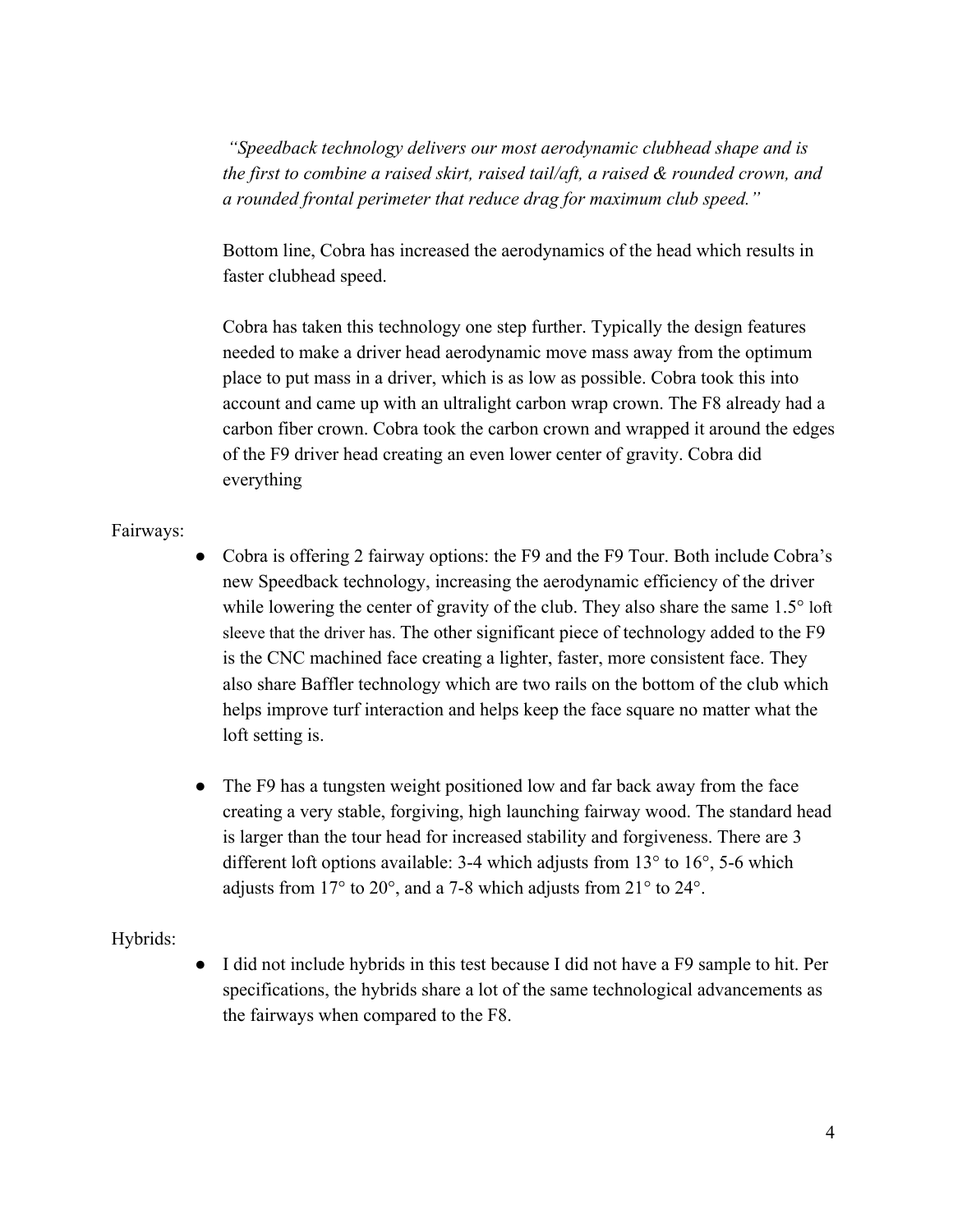Irons:

- The F9 irons feature a forged then milled, variable thickness face for high energy return to the ball. They also feature 33g of strategically placed tungsten for increased stability and forgiveness. The Speedback technology also makes an appearance in the irons as well. The Low CG Speedback sole creates low and deep center of gravity helping to hit a high, straight, long ball. The irons also feature a variable groove design depending on the loft of the club. The 4-7 irons feature a V groove to help "reduce spin for increased distance and flight time". The 8-PW feature U grooves for "optimized spin for improved control and accuracy. The GW and SW feature tightly spaced grooved to help increase spin.
- The lofts of the F9 irons are a little more spaced out. The 4 iron is 19.5°, the 7 iron is 29.5°, and the PW is 44°. The lofts are gapped out a little more than other irons in this genre helping people to actually hit the longer irons different distances. The length of the 7 iron is 37.25" which is pretty close to the industry average. The lie angle of the 7 iron is 63.5° which is about 1° upright from industry average.
- Stock shaft options:
	- Steel: KBS Tour 90
	- Graphite: Fujikura Atmos
	- Many other shafts are available custom for either no cost or an upcharge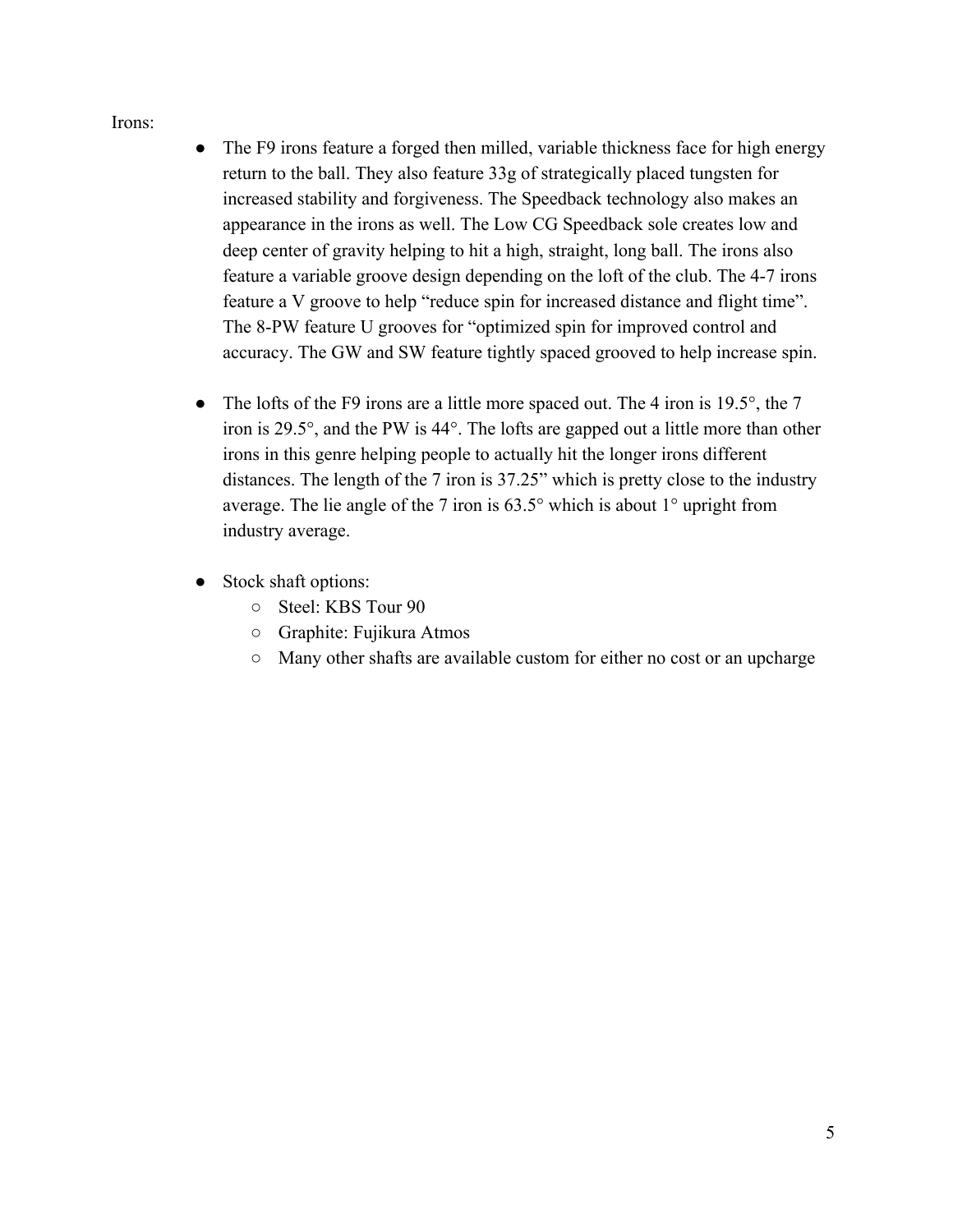|                        | F8     |         |                          | F9-10.5                  |            | <b>F9-9</b>   |          |                          |                |                          |
|------------------------|--------|---------|--------------------------|--------------------------|------------|---------------|----------|--------------------------|----------------|--------------------------|
| Choma                  | Iron   | F9 Iron | <b>F8 Driver</b>         | <b>Driver</b>            | F8+ Driver | <b>Driver</b> | F8 3wood | F9-14.5                  | $FA+3w$        | $F9-13.5$                |
| <b>Ball Speed</b>      | 134.5  | 137.7   |                          | $\blacksquare$           | 174.2      | 177.1         |          | $\blacksquare$           | $\blacksquare$ | $\overline{a}$           |
| Launch Angle           | 13.8   | 14.2    | $\overline{\phantom{a}}$ | $\overline{\phantom{a}}$ | 10.0       | 9.5           | L.       | $\overline{\phantom{a}}$ | $\blacksquare$ | $\overline{\phantom{a}}$ |
| Spin Rate              | 5853.0 | 5162.0  | ۰                        | $\overline{\phantom{a}}$ | 2491.0     | 2619.0        | ÷.       | $\overline{\phantom{a}}$ | $\blacksquare$ | $\blacksquare$           |
| Carry Distance         | 192.9  | 202.8   | ÷.                       | $\overline{\phantom{a}}$ | 293.5      | 299.6         | L.       | $\overline{a}$           | $\blacksquare$ | $\overline{a}$           |
| <b>Dillon</b>          |        |         |                          |                          |            |               |          |                          |                |                          |
| <b>Ball Speed</b>      | 119.7  | 122.6   | 157.0                    | 159.6                    | 158.0      | 159.0         | 148.0    | 147.6                    | 146.8          | 146.4                    |
| Launch Angle           | 16.0   | 16.9    | 11.2                     | 11.7                     | 12.4       | 12.1          | 10.8     | 11.6                     | 11.5           | 10.4                     |
| Spin Rate              | 6400.0 | 5635.0  | 3222.0                   | 2914.0                   | 2368.0     | 2571.0        | 3740.0   | 4073.0                   | 3540.0         | 3008.0                   |
| Carry Distance         | 169.7  | 177.9   | 260.0                    | 265.2                    | 267.4      | 270.9         | 235.9    | 233.2                    | 236.3          | 235.3                    |
| Zawodni                |        |         |                          |                          |            |               |          |                          |                |                          |
| <b>Ball Speed</b>      | 128.0  | 132.0   | 167.4                    | 169.4                    | 169.8      | 170.1         | 159.6    | 158.3                    | 160.2          | 160.2                    |
| Launch Angle           | 15.7   | 15.4    | 8.9                      | 7.4                      | 9.0        | 8.9           | 6.0      | 10.3                     | 6.0            | 5.4                      |
| Spin Rate              | 6880.0 | 5924.0  | 3545.0                   | 3537.0                   | 3242.0     | 2633.0        | 4139.0   | 4274.0                   | 3670.0         | 3217.0                   |
| Carry Distance         | 181.2  | 192.3   | 275.1                    | 275.3                    | 282.7      | 284.3         | 246.2    | 250.8                    | 251.6          | 249.3                    |
| <i><b>Averages</b></i> |        |         |                          |                          |            |               |          |                          |                |                          |
| <b>Ball Speed</b>      | 127.4  | 130.8   | 162.2                    | 164.5                    | 167.3      | 168.7         | 153.8    | 153.0                    | 153.5          | 153.3                    |
| Launch Angle           | 15.2   | 15.5    | 10.1                     | 9.6                      | 10.5       | 10.2          | 8.4      | 11.0                     | 8.8            | 7.9                      |
| Spin Rate              | 6377.7 | 5573.7  | 3383.5                   | 3225.5                   | 2700.3     | 2607.7        | 3939.5   | 4173.5                   | 3605.0         | 3112.5                   |
| Carry Distance         | 181.3  | 191.0   | 267.6                    | 270.3                    | 281.2      | 284.9         | 241.1    | 242.0                    | 244.0          | 242.3                    |

### **Results & Discussion:**

*Table 1, Cobra F8 & F9 test data*



Graph 1, Cobra F8 driver vs. F9 10.5° carry distance Graph 2, F8+ vs. F9 9° driver carry distance

The F9 10.5° carried on average 2.7 yards longer than the F8 driver and the F9+ carried on average 3.7 yards longer. The primary reason the F9 driver is longer than the F8 is due to higher ball speed on off center hits. Center face contact produced comparable ball speeds for both drivers, but the F9 excelled in miss-hits.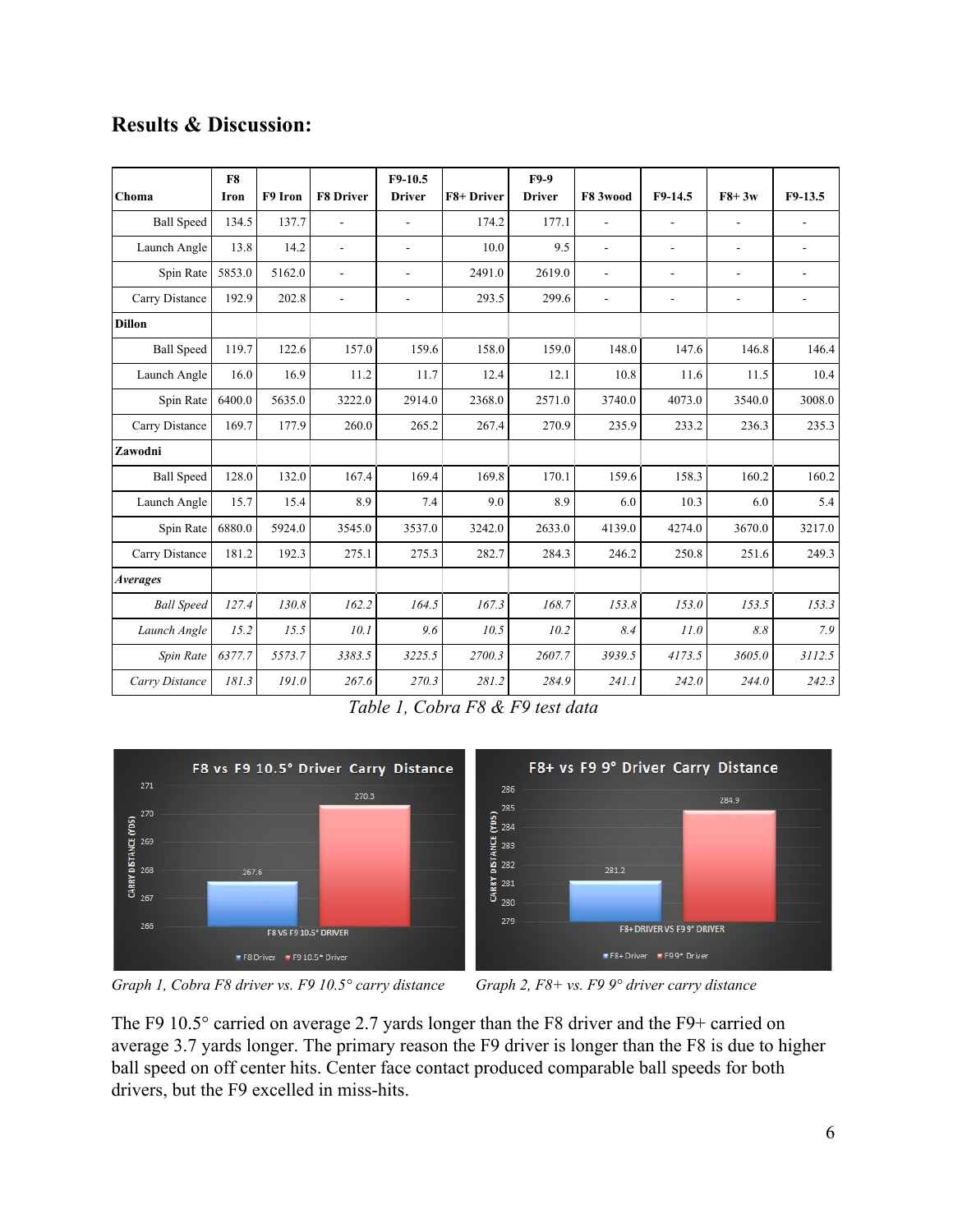

Graph 3, F8 vs. F9 14.5° 3 wood carry distance Graph 4, F8+ vs. F9 13.5° 3 wood carry distance

There was very little distance difference between the F8 and F9 fairway woods. The F8 and F8+ fairway woods were excellent and the F9's definitely are not a step back. Both the F8 and the F9 went within 2 yards of each other.



*Graph 5, F8 vs F9 iron carry distance*

The F9 irons may be the most impressive of the test group. We saw a full club gain in distance over the F8, and the F8 was already one of the longest irons on the market! The distance gain was due to an increase of 0.3° launch angle, and an increase of 3.4 mph ball speed. On a subjective level the F9 had a nice clean look to it despite it being a game improvement size iron. The F9 iron also had a crisp, clean, solid feel. The severity of a miss-hit was significantly reduced when compared to the F8.

## **Conclusion:**

The Cobra King F8 line of clubs was one of the top testing of 2018 and the F9 lineup had only improved. Cobra took care of the excessive spin of the F8 driver when contacted below the centerline of the face. The F9 irons are some of the fastest, most efficient we have ever seen, not just compared to the F8 but to all other irons in the industry. I'm excited to put the Cobra F9 clubs in people's hands in 2019!